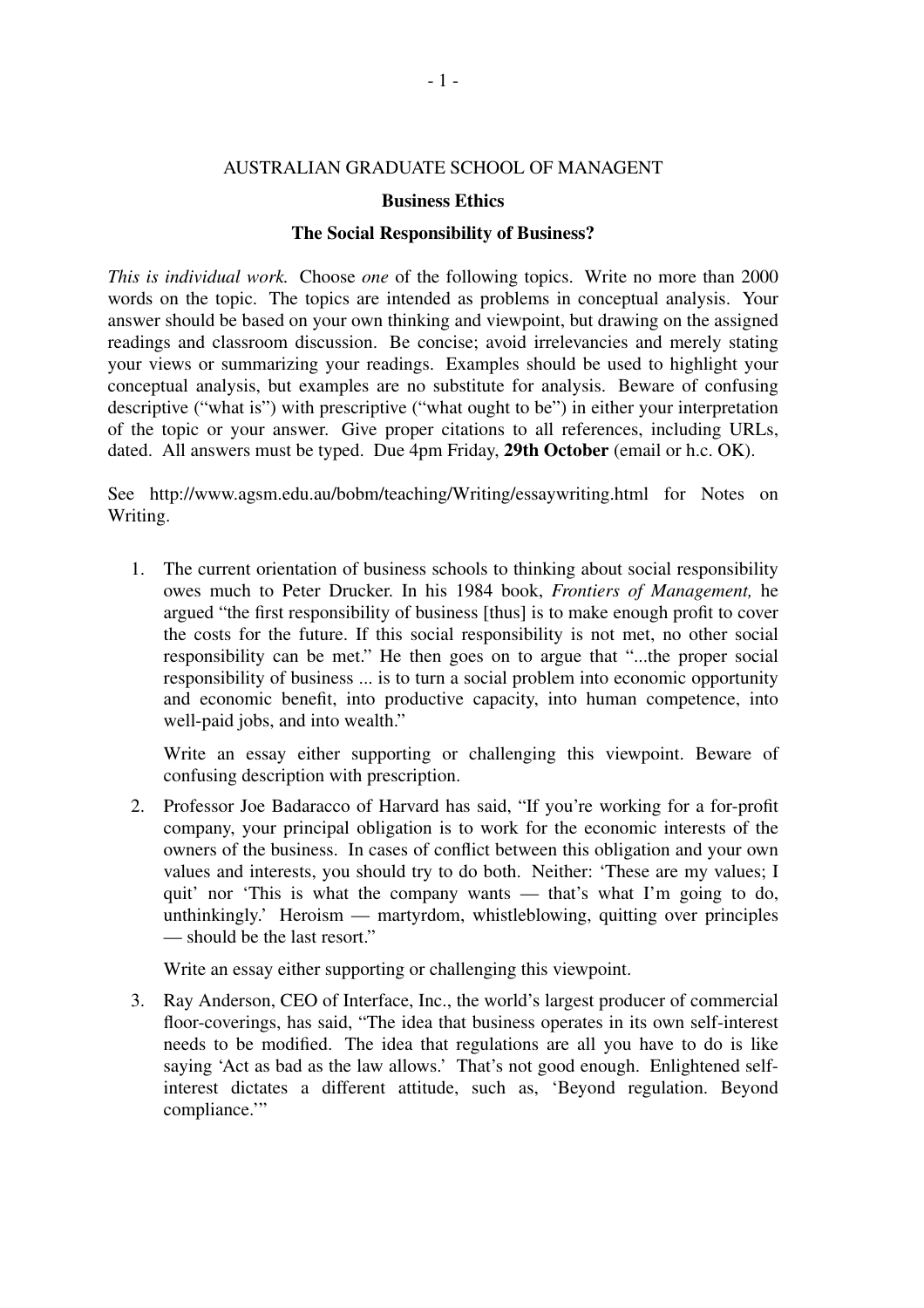Write an essay either supporting or challenging this viewpoint. Beware of confusing description with prescription.

4. A report some years ago of the Conference Board, a research organization largely financed by American companies, showed that many business executives believe they have not only the right but even the obligation to pay bribes and kickbacks abroad to win contracts for their companies. One vice-president said:

"Whatever your moral views may be, the fact is that if you are going to do business in those countries and remain competitive, some such payment must be made."

Write an essay arguing a case for or against the payment of bribes and kickbacks.

5. Professor Howard Raiffa of the Harvard Business School calls lying in business in order to improve one's bargaining position "strategic misrepresentation," [or "terminological inexactitude"?] He states, "In strategic negotiations ... it is unfortunately not always true that complete, unadorned, open honesty is the best policy."

Write an essay either supporting or challenging this viewpoint, including answers to the questions: Is honesty in business not always the best policy? Is the right to lie one of the necessary freedoms of our economic system? Under what business circumstances would you feel justified in lying or misrepresenting your position? (For example, would you feel obligated to be truthful about the price at which you would sell a factory?) How would you feel about prospective employees "up grading" items on their business résumés because "others do the same"?

6. A Corporate Sea Change?: In his 1967 book, *The New Industrial State,* John Kenneth Galbraith wrote of business executives of that time:

> "Management does not go out ruthlessly to reward itself — a sound management is expected to exercise restraint. ... With the power of decision goes opportunity for making money ... Were everyone to seek to do so ... the corporation would be a chaos of competitive avarice. But these are not the sort of thing that a good company man [sic] does; a remarkably effective code bans such behaviour. Group decision-making ensures, moreover, that almost everyone's actions and even thoughts are known to others. This acts to enforce the code and, more than incidentally, a high standard of personal honesty as well."

A recent article in *BRW* stated: A CEO's average pay in Australia has risen from about 20 times the average wage in the early 1990s to about 70 times in 2004.

- a. Has there been a change in corporate culture over the past generation? If so, how?
- b. What of attitudes and morality have they changed? If so, how and why?